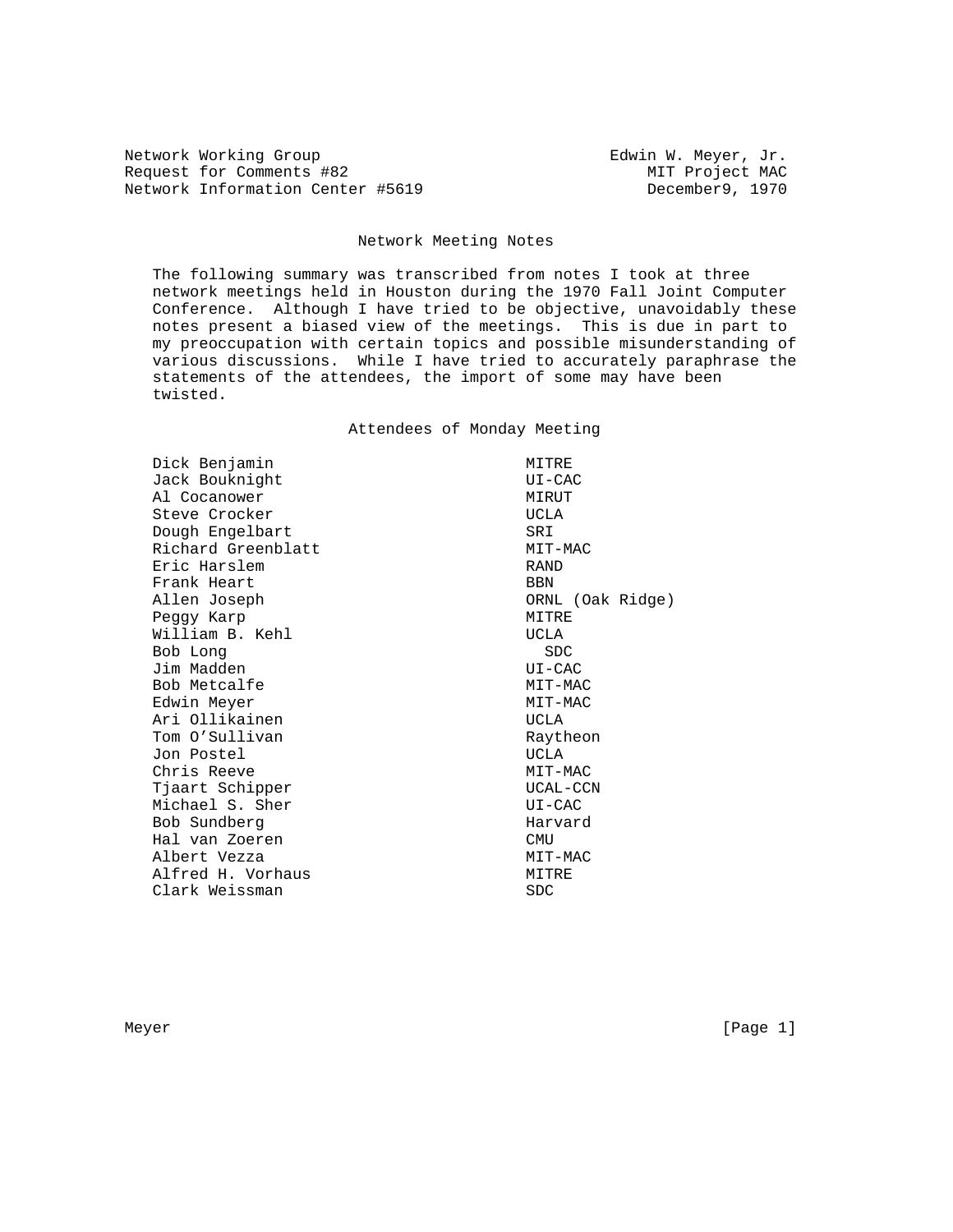## Network Meeting 8:05 PM Monday, 11/16/70

 Crocker: Not everybody is here, so lets talk until more people get here. is everybody satisfied with the agenda in my announcement ?

 Meyer: We should talk about logger protocol. Operational usage of the net- work, as opposed to experiments, depends on its implementation.

Introductions to all around.

Crocker: I have an agenda, but want suggestions for topics.

- 1) I will make introductory remarks.
- 2) I will list topics of concern.
- 3) Englebart will talk about the Network Information Center
- 4) I will review the status of sites.

Introductory remarks

- 1) ARPA will not pay for the coffee and pastry being served, so please chip in to help me pay for it.
- 2) I am going to devote full time to network coordination in an official capacity. My goals are: (a) to build up usability of the network. (b) to establish protocol levels, (c) ?

Areas of importance

- 1) Some site of coalition of sites should prepare a method by which a site's NCP could be checked out.
- 2) Reworking of NCP protocol. Some issues could be solved better: (a) error control, (b) flow control, (c) overloading - loosing network states, (d) simplification and relayering of protocol.
- 3) Telnet system console interaction, or logger protocol. How to get into the system and how to get help when in trouble.
- 4) Documentation of individual hosts. Network Info Center involved. Perhaps each site could be provided with a facsimile device.
- 5) More sophisticated consoles, particularly graphics consoles, to be attached through network. There should be a working group to formulate and workout a format for handling sophisticated consoles. There will be a graphics meeting in January in Colorado or Utah. The price of admission is to write a proposal. I expect up to 30 people. I will pick a small subset to develop specifications.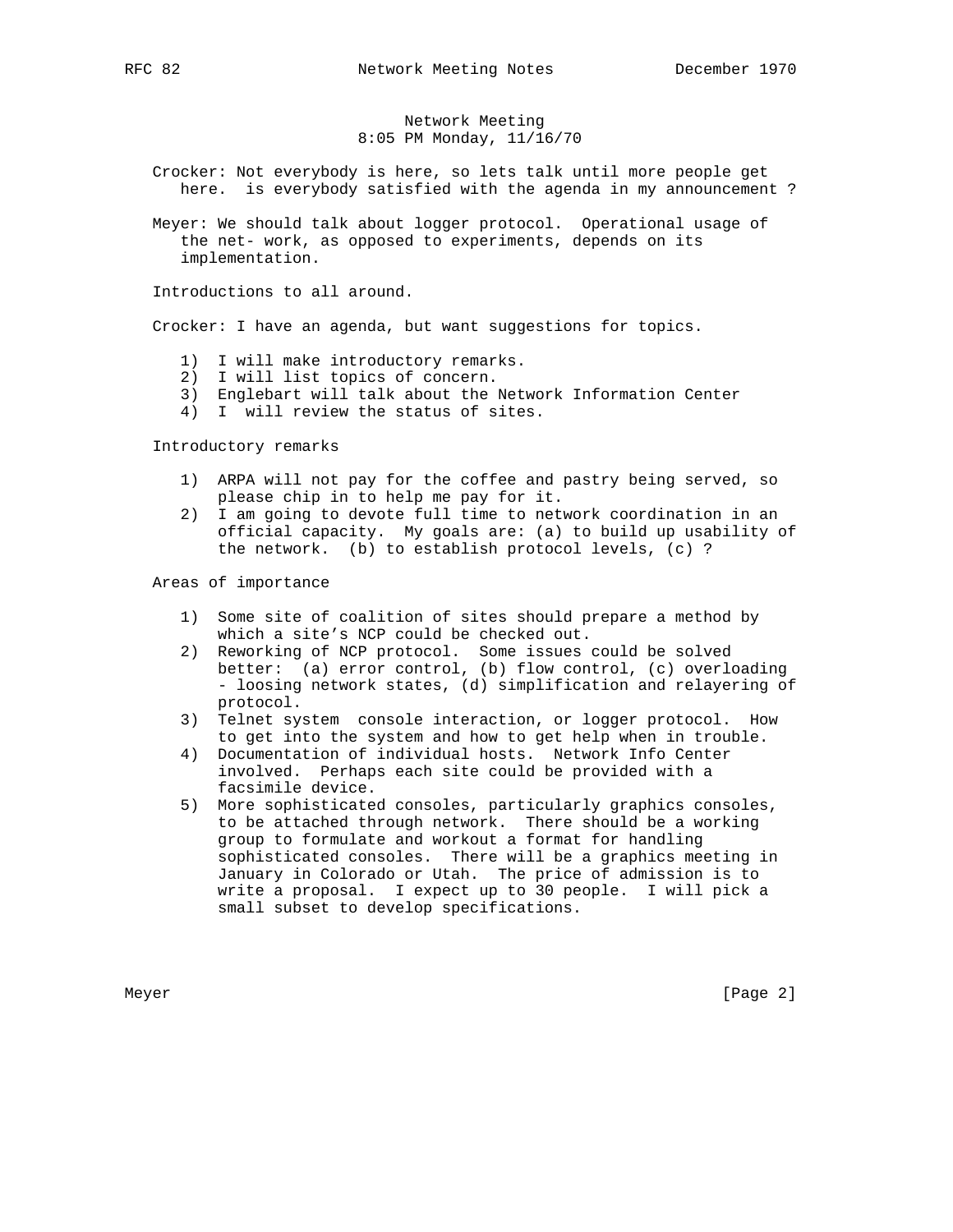- 6) Accounting In the 2nd half of 1971 more sites will come on where accounting is important. (They want to send bills.) Larry Roberts says that there will be a kind of banking system with bills passed around. Two types of sites: billing sites, and free but limited access research sites. I see no fundamental problems. What happens when a research site talks to a billing site? I think it is do-able.
- 7) Measurements the network is a tool, but it is also a model that is better than a simulation package. Various people want to make measurements. This could be supported by keeping statistics in NCP's What about increasing the NCP's to include these?
- Long: Putting accounting and measuring into NCP's costs space. Keep additions to a minimum.

Weissman: What about scheduled availability of various systems?

Crocker: This has to be coordinated with each individual system

? : What happens to connections when a system goes down?

 Crocker: What about graphics proposals? I will write my own paper as a proposal. It uses the DEC 340 as a model. Modes assumes scope system a memory. Both output-input are included in standards making. I want a competent protocol to be developed out of the working group.

Crocker: What about documentation?

- Meyer: Documentation on how to use other systems are a must. Only this can motivate operational use of the network.
- --: What about putting documents on-line at each site, or at least abstracts.
- Crocker: What sites have documents on-line? (MIT and Harvard) How do the sites feel about keeping documents on some foreign system?
- Crocker: What about reworking the protocol?
- Harslem: We have logged into the UCSB system and are debugging cooperatively.
- Harslem: We are impressed with eliminating marking and padding (per RFC 67).

Meyer [Page 3] New York 1992 State 1, 1992 State 1, 1992 State 1, 1992 State 1, 1992 State 1, 1992 State 1, 19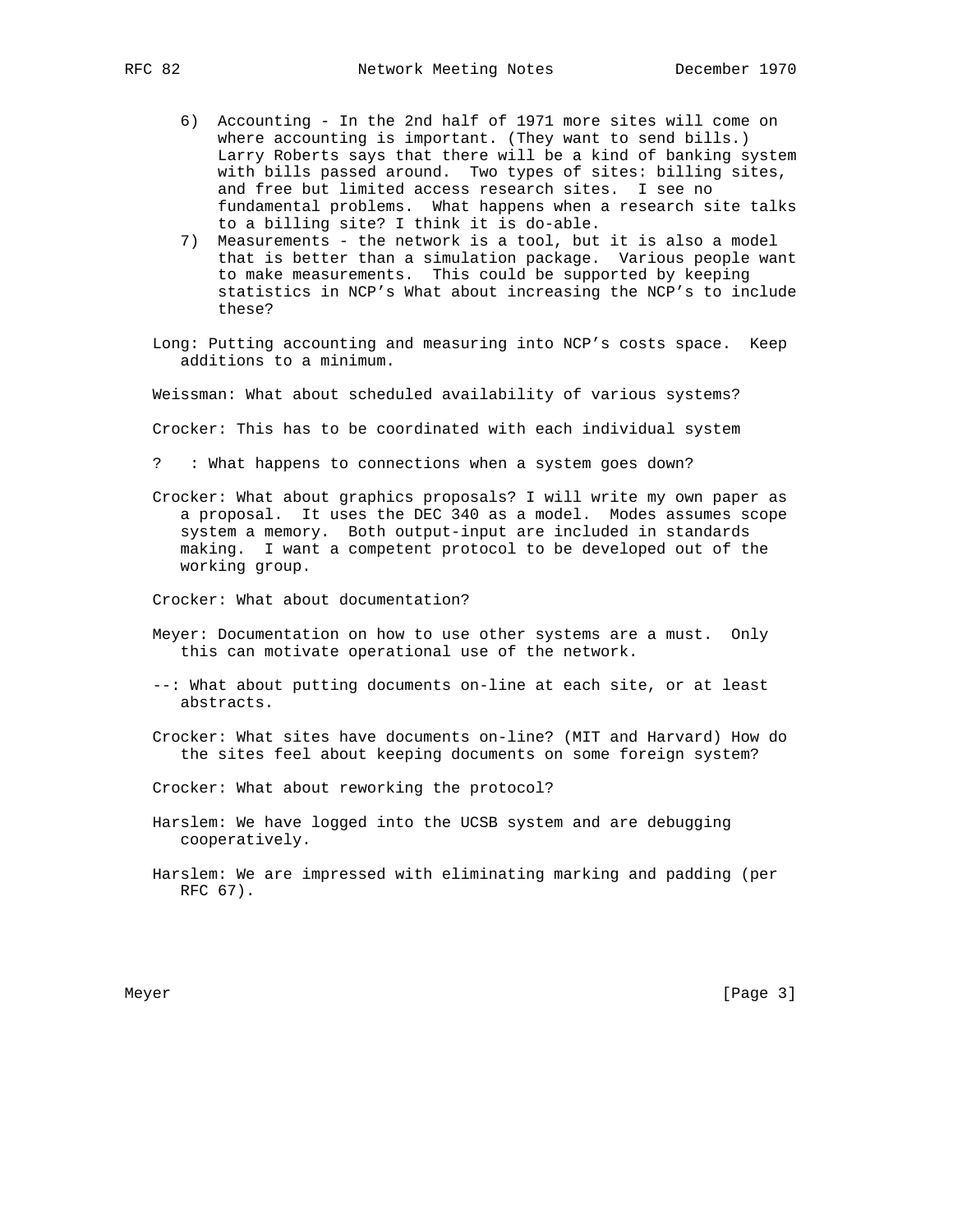- Crocker: We discussed this with the sites. Most seemed to accept it, but some reservations. What about changes to the basic protocol. I'm Meyer has something to say.
- Meyer: The position at Project MAC is that at this point we are opposed to changes other than critical fixes. Time spent on changes is time that won't be spent on developing other necessary and interesting protocols and systems. And we at Multics have a long lead time for creation and installation of changes.
- Weissman: I prefer to put in changes in one chunk, say at 6 month intervals. rather than in bits pieces.
- O'Sullivan: Can't current and new systems work simultaneously?
- Crocker: If the changes involve the IMP, no, because all IMPs want to operate the same system.
- Meyer: The feeling at M.I.T. is that to be a success, the network needs desperately to be used operationally. If another year passes without significant operational use, it might go down the drain.
- --: And documentation is critical towards motivating operational usage.
- Engelbart: Perhaps we should put off graphics several months so as not to delay typewriters. Typewriters are important.
- --: But would that be sufficiently impressive for DOD people?

Engelbart: But if it turns out to be a can of worms in two years...

 --: But do the two (typewriters and graphics) development groups interact?

Vezza and Engelbart: Yes.

Crocker: Let's hear more about this.

- Harslem: We want to be able to access files.
- Crocker: Then perhaps the graphics effort would dilute typewriter development. Is it the consensus of this group that we shouldn't have a graphics meeting?
- Vezza: Newcomers should work on graphics, not established people. Prohibit current people form going to this meeting.

Meyer [Page 4] [Page 4] [Page 4] [Page 4] [Page 4] [Page 4] [Page 4] [Page 4] [Page 4] [Page 4] [Page 4] [Page 4] [Page 4] [Page 4] [Page 4] [Page 4] [Page 4] [Page 4] [Page 4] [Page 4] [Page 4] [Page 4] [Page 4] [Page 4]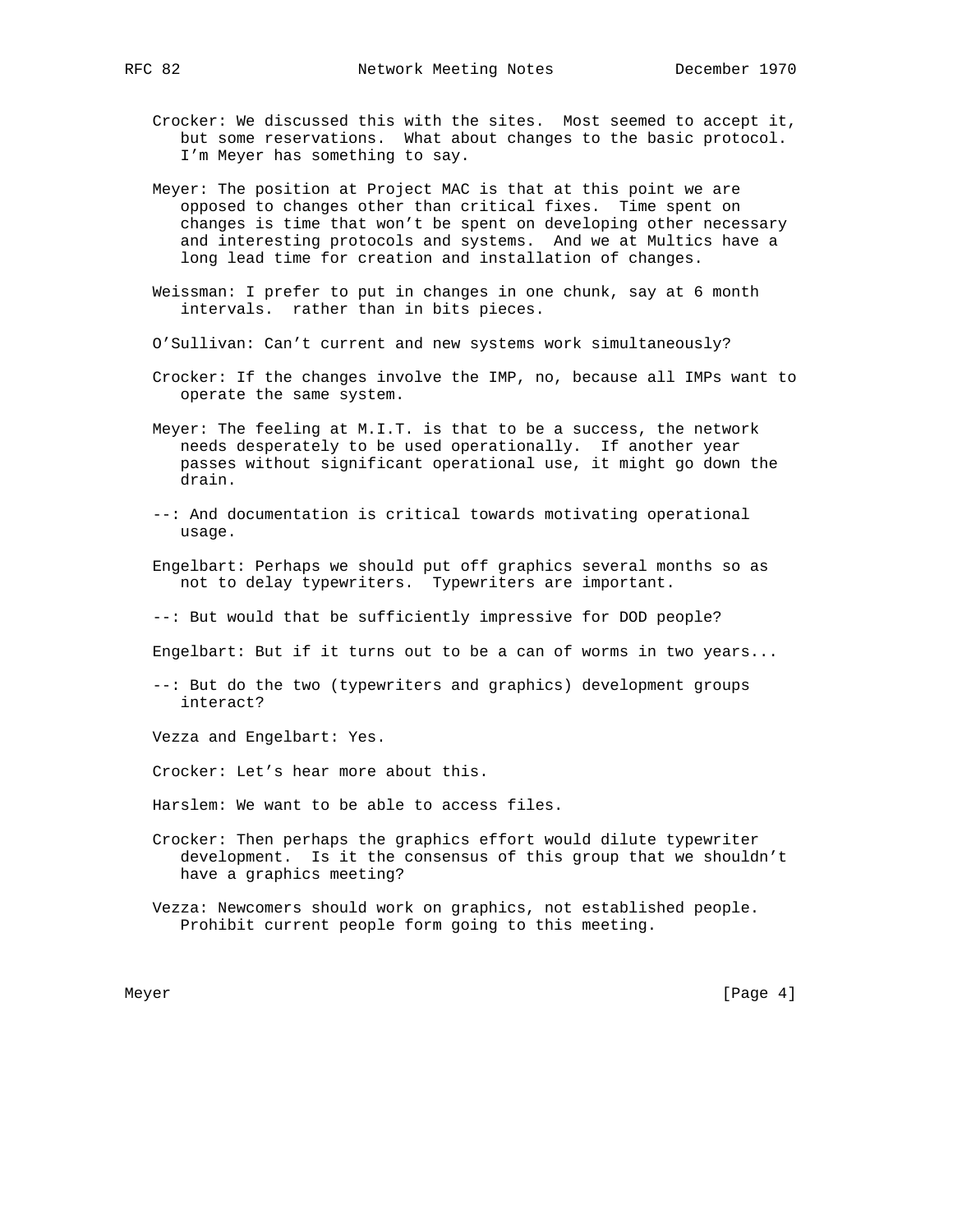Meyer: That would be very frustrating.

Benjamin: Why not solicit position papers (but have no meeting).

- Weissman: Character transmission is easier than graphic transmission More experiments needed for graphics. The lead time for developing a graphic protocol is much longer than for typewriters.
- Vezza: I agree.
- Crocker: There will be more meetings in the next few days to work on problems of getting useful work over the network.

Intermission

9:15 PM

Crocker: Engelbart will speak on Network Information Center.

- Engelbart: NIC grew as an ad hoc thing, with no specific directives from ARPA. What kinds of things were envisioned? (1) Sophisticated query systems, (2) Basic information about systems at each site. Everyone feels very vulnerable about the state of documentation at his own site. Everyone agrees: better documents necessary. We see ourselves as providing the following services: 1) collecting hard-copy material; 2) on-line querying of catalogs and indices of these; 3) giving access to this material. We decided to go hard copy rather than on-line, perhaps on microfiche.
- Engelbart: As 940 was to be used for the documentation system, expandable as usage increase. We are switching form a 940 to a 10X to better expand service capacity. Amount of capacity goes up considerably. This has held up work on other facets. A conscious gamble. We are worried about getting of the ground. We are short on funds for more secondary storage and are interested in using other hosts for tertiary storage. The cost of implementing the protocol on the 940 was too high for potential gains, so it was given up. Few sites would be up by January when our 940 was to be shipped out.
- Engelbart: We have created a Network Dialogue System. This is a network of human agents. At each site there is: a) technical communications agent (secretary) and b) a technical liaison person. We are encouraging agents to talk to us and have created "Enterprise" phone numbers so they can talk toll free.

Meyer [Page 5] [Page 5] [Page 5] [Page 5] [Page 5] [Page 5] [Page 5] [Page 5] [Page 5] [Page 5] [Page 5] [Page 5] [Page 5] [Page 5] [Page 5] [Page 5] [Page 5] [Page 5] [Page 5] [Page 5] [Page 5] [Page 5] [Page 5] [Page 5]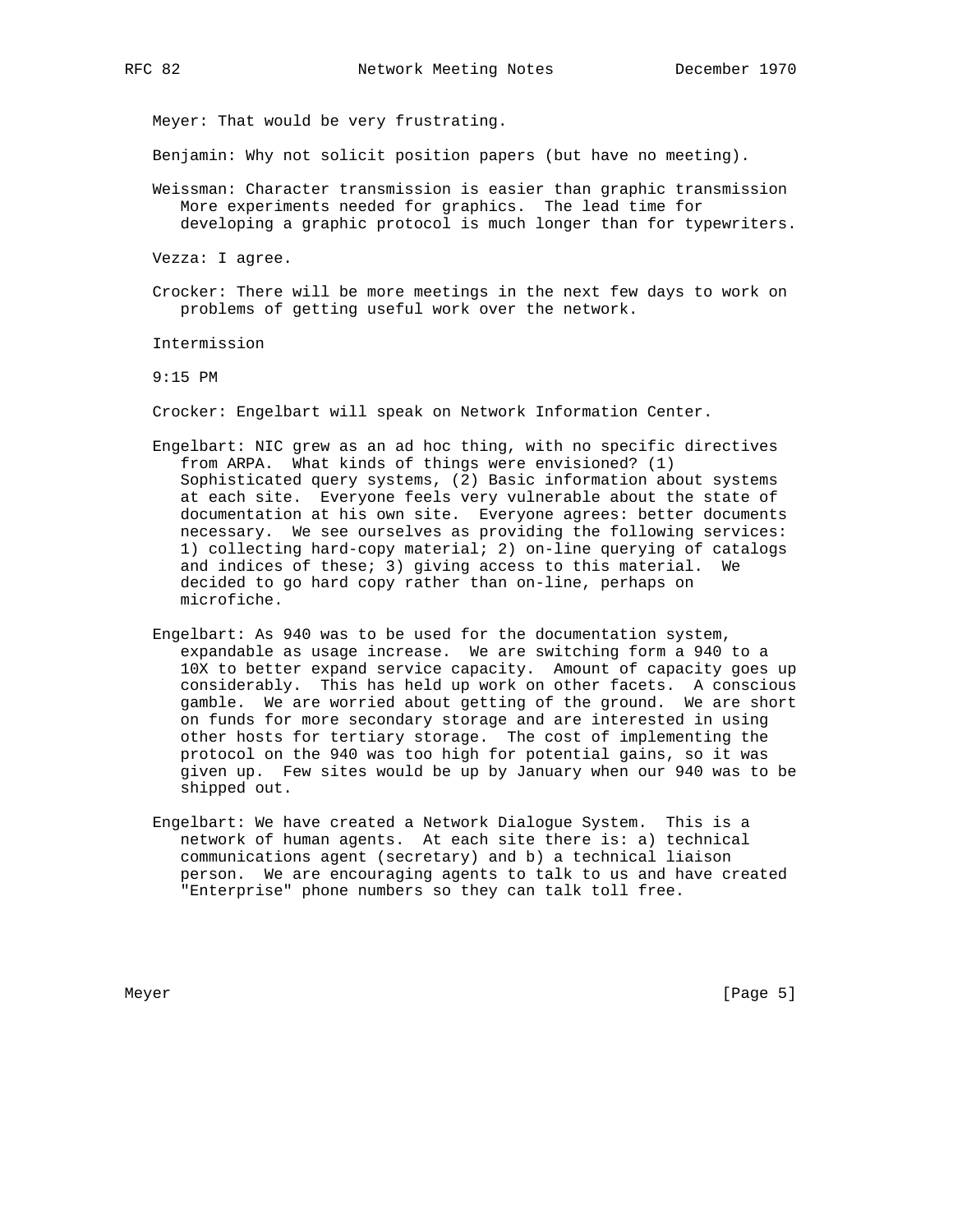Engelbart: We are at first sending out a tiny kit to each agent, a growing collection of network reference information. One person (agent) at each site is to be trained to handle the set of documents and retrieve information of contact another site's technical liaison. This involves a public dialogue, keeping a record of the documents passing back and forth. This is a sort of "human IMP" network, structured as follows:



1) Master collection has all material.

2) Each local collection has a subset considered most useful.

--: What about restricting access to documents?

Engelbart: All files are public files in this system.

Vezza: You can send a private memo rather than use the NIC service.

 Engelbart: The master collection contains books and other documents. Cataloged on-line. Hard copy stuff can be duplicated. For information that passes the value test, the service is to store, catalog, index, and provide access to documents. We will support a number of different terminal. We are prepared to go a long time with hard copy items, but can establish a hard copy to on-line transcription service for a price.

 Weissman: What about distributing OCR Selectric balls to sites? --: Will NIC take what is sent or actively search it out?

Meyer [Page 6]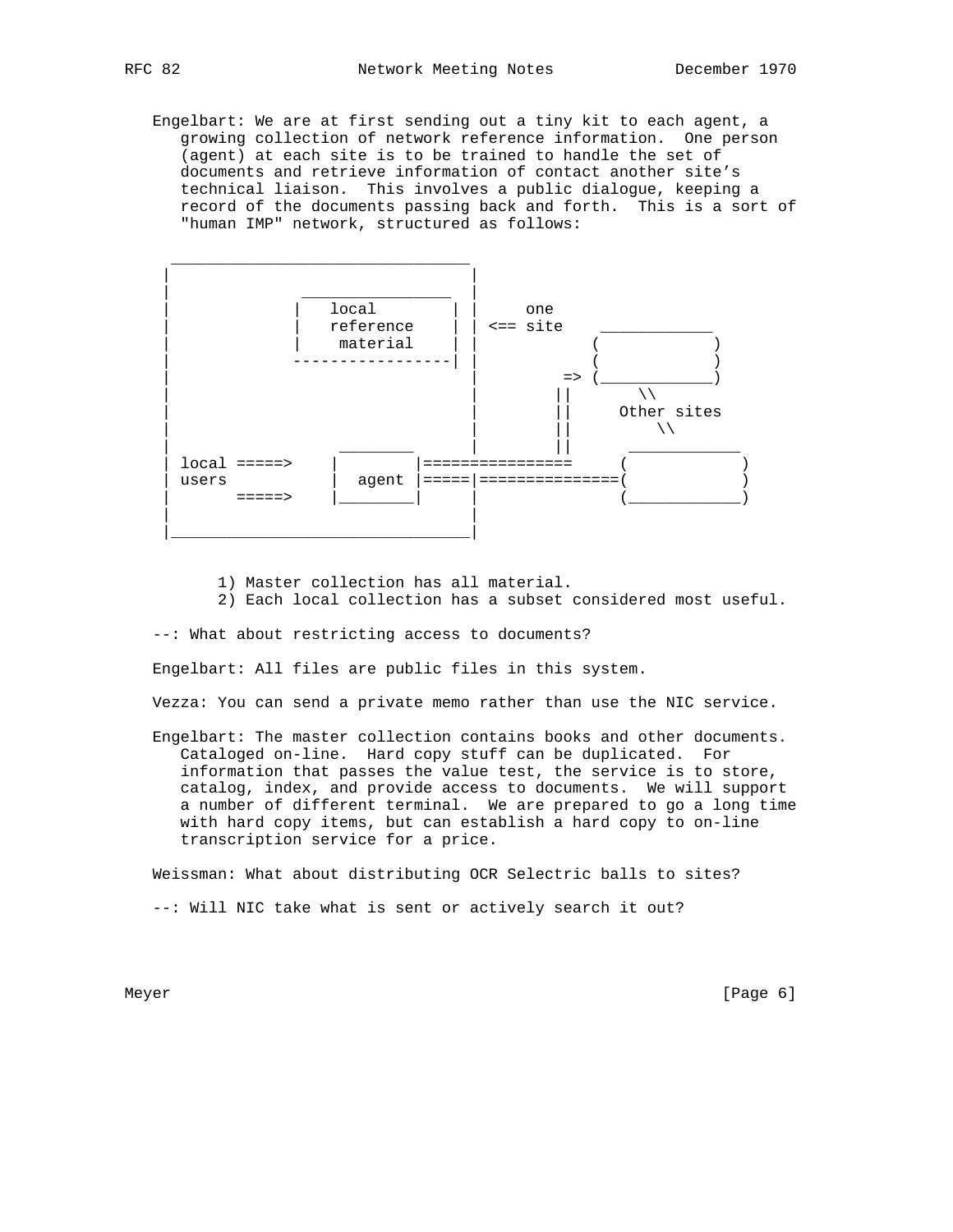Engelbart: More or less what comes our way. A system will exist in Spring 1971, to allow an agent to insert items into a catalog. The dialogue that goes on will determine which way the data base grows. We are pretty sure that eventually SRI will have to charge because of many potential users not at primary sites seeking limit resources.

--: What about an NCP for your 10X.

Engelbart: If BBN's NCP is ready by February 1971, we'll use it.

Crocker: How do people get access?

 Engelbart: Each site is registered. Any person who gets in on a site's account has its access. We won't worry about accounting until saturation occurs. We would like to encourage use of the agent system to create and use a survey of resources at each site. Some subgroup should talk about this.

Crocker: When can people meet to discuss this? (Tomorrow morning)

- Engelbart: We have nice facilities for developing mailing lists, private bibliographies, personnel profiles, but it depends on the interest of the network people.
- Engelbart: Agents have been set up with MIT, UCLA, RAND, UI, Utah, etc. A good percentage of sites
- Vezza: Many sites are sending out stuff 3rd and 4th class. Takes too much time.
- Crocker: Site status report. ILLIAC IV not to be operational until mid-71, on network later (72?). Other possible sites: RADC, AWS, NCAR. Currently up: UCSB, RAND. Imminent (January 71): MIT BBN, Harvard, UCLA, Utah, LL, SDC. Some percentage by end of year rest in January.
- Heart: A brand new IMP system (major change) goes in tomorrow. Some more sites are thinking about coming on. The network will grow consider- ably beyond what's already on board. We too are interested in site resource information. No long term interest, but we will put information on paper to help ARPA.
- Crocker: A lot of people are yawning. What about meeting schedules? During FJCC's? 1 day vs. 2 day meetings? What about dual East and West coast meetings?

End of Meeting

Meyer [Page 7] New York 1992 State 1, 2012 State 1, 2013 State 1, 2014 State 1, 2014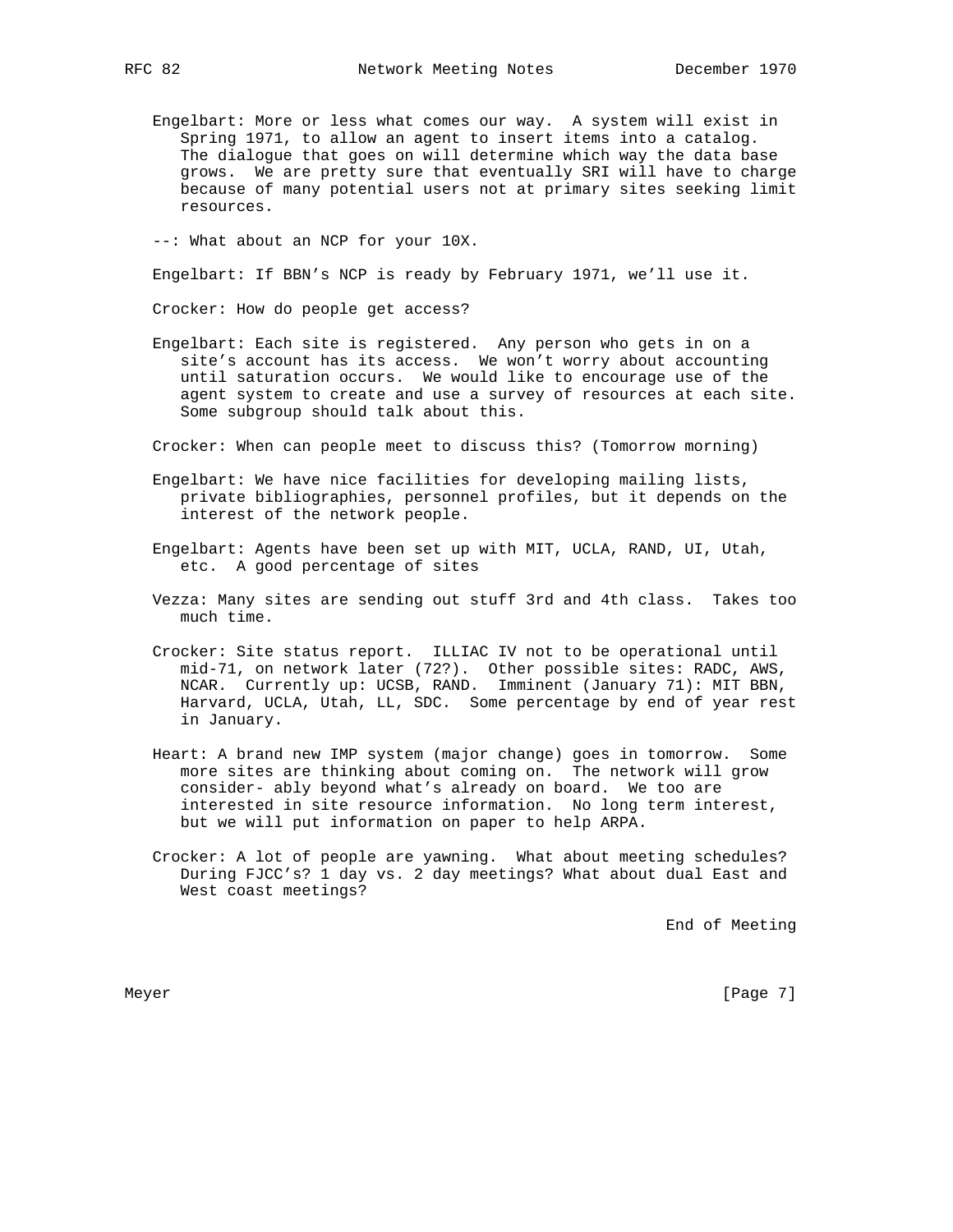## Network Meeting 9:15 AM Tuesday, 11/17/70

 Crocker: Engelbart will talk in more detail. Later may discuss logger protocol and file transfer.

 Engelbart: Basic thing is a collection of documents with a catalog to describe it. Entry has lots of data items, including where to find it. Techniques for adding and updating entries. We do it now, but would want to give capability to other sides, partly because we can't determine what's of value. (Displayed 3 types of printout.) 1) Catalog listing, by ordinal index in collection and NIC index. for inventory control, finding out what's there. 2) Compacted format on one line. 3) Sorted by author-one line per entry. We Will have procedures where an untrained user can manage a collection.

Meyer: How are these systems implemented?

 Engelbart: We have a compiler-compiler on the 940. Our subsystems are written in specialized high level language. We are moving this over to the 10X.

Heart: How many people can the 10X support in rough figures?

Engelbart: Perhaps 100-1000 collections.

--: Perhaps people could supply own DEC tapes for additional storage.

 Engelbart: Could, but requires on-site operator. Slow access. We don't have money for more storage, but are considering shipping files down to UCSB. We provide on-line querying of on-line data. Willing to worry about data management, whether or not we store it.

 Crocker: Please describe the various subsystems. (Description by Engelbart follows.)

Heart: Have people tried to use it over the network?

 Engelbart: No. Don't have an NCP on the 940. Decided against putting it in a system that is going away. The biggest hang up is when 10X gets an NCP. Bobrow developing it, but it is slipping.

Heart: Who is going to get at it (SRI) early?

UI: Illinois can access only SRI to begin with.

Meyer [Page 8]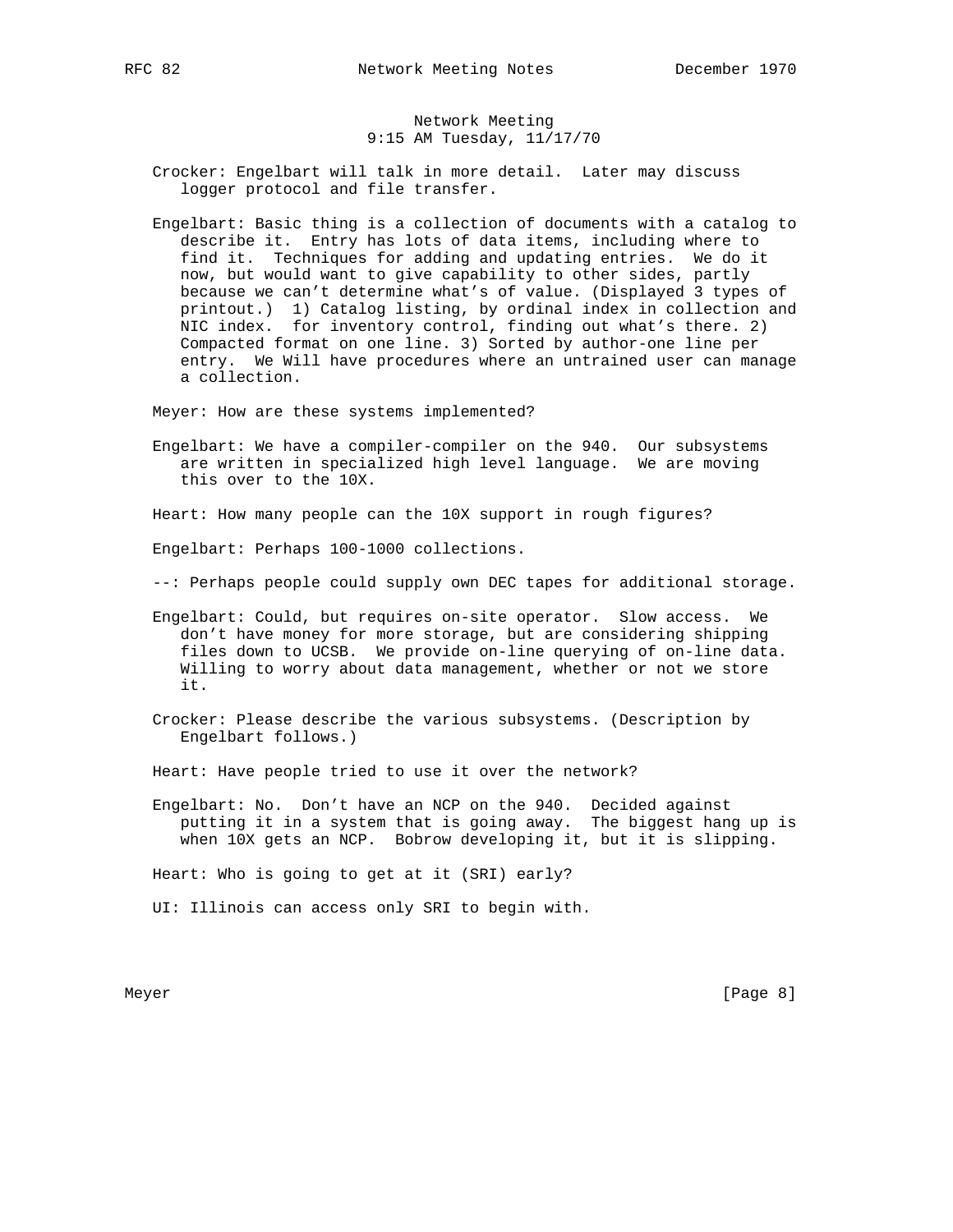Postel, UCLA: We plan to use it.

- Heart: Would be a significant task if someone would take it as a goal to get into Engelbart's system.
- MITRE: We're going to use other systems form BBN's 10X.
- Engelbart: We are trying to isolate essential subsystems for people to use easily. Files are organized hierarchically and will fill out as years go by. Documents are referenced by pathnames. (Discussion of systems follows.)
- Crocker: Row does one get into the system? (Engelbart describes entry sequence to TOdas.)

Crocker: How does one get registered on the system?

- Engelbart: Ultimately by personal entry, but currently there is one user id per site.
- Meyer: I think we're ignoring unsolved problems in the typewriter interfacing. For example, the entry sequence to TOdas, where the user type one or two characters and the system types out the remaining chars of a key word, will be frustrating to use form half-duplex system like Multics. Our system will not recognize an input line until a new line is typed.
- Various: Discussion of 1/2 duplex communication. Brings out distinction between a) Full duplex systems where system echoes input vs. 1/2 duplex where input typed locally, and b) systems where each character is recognized as it is typed in vs. systems where entire line is recognized only after EOL char.
- Crocker: Isn't Multics the only half-duplex line-oriented system on the net- work?
- Meyer: I can't believe this. Don't the IBM systems operate like that?
- Engelbart: We could have a 1/2 duplex interface on our system (SRI). Is it the Multics hardware that enforces this restriction?

Meyer: Yes, the input-output controller.\*

 $\overline{\phantom{a}}$  , and the contribution of the contribution of  $\overline{\phantom{a}}$  , and  $\overline{\phantom{a}}$  , and  $\overline{\phantom{a}}$  , and  $\overline{\phantom{a}}$  , and  $\overline{\phantom{a}}$  , and  $\overline{\phantom{a}}$  , and  $\overline{\phantom{a}}$  , and  $\overline{\phantom{a}}$  , and  $\overline{\phantom{a}}$  , and

 \* The Multics IO controller's typewriter adaptor is 1/2 duplex, but can accept break characters other than the "new line" character.

Meyer [Page 9] [Page 9] [Page 9] [Page 9] [Page 9] [Page 9] [Page 9] [Page 9] [Page 9] [Page 9] [Page 9] [Page 9] [Page 9] [Page 9] [Page 9] [Page 9] [Page 9] [Page 9] [Page 9] [Page 9] [Page 9] [Page 9] [Page 9] [Page 9]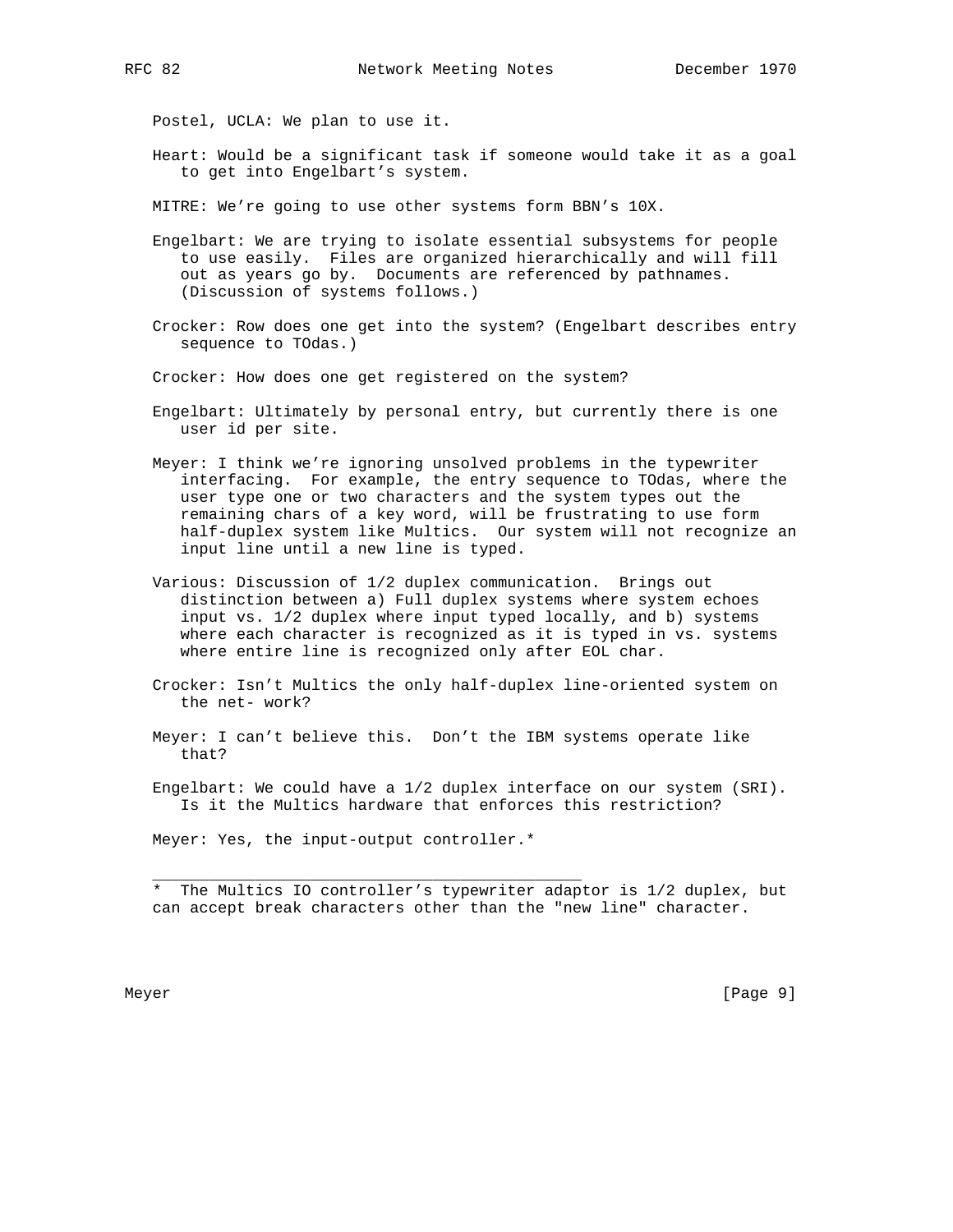- Engelbart: Each system should have a preprocessor to talk with other systems. We're going to put a graphics interface onto the network.
- Meyer: How do you view these interfaces? Do these adhere to some network standard, or ill each system construct an interface to you?

Engelbart: Standard network protocol.

Crocker: Let's move on to other things.

 O'Sullivan: What about 2741's on your (CMU) 10X system. Do you have serious interfacing problems? (CMU's 2741's go through a software package that transforms them into TTY 37's. No serious difficulty.)

Various: Brief discussion on how Multics handles input.

- Sundberg, HARVARD: Out 10X can take char-oriented input, but our higher level subsystems prefer line-oriented input.
- --: What about the efficiency of transmitting messages through the network one character at a time?
- Crocker: There is more output, which goes packed, than input, so the input inefficiency is negligible.
- Engelbart: We plan to have several different ports into our system. If each system had an NIC module; it could communicate with us without the necessity of a login. We prefer a batch-type system, where a site sends spooled batch of edit requests, gets stuff back, and frees ports. The typewriter transmission by line problem could be handled similar to spooled-up requests. We encourage spooling, but will support interactive users. We can support more batch than inter- active people.
- \* The Multics IO controller's typewriter adaptor is 1/2 duplex, but can accept break characters other than the "new line" character.
- Vezza: Do people feel that the full and 1/2 duplex issue is a problem? Let all the people go back and find out about this. M.I.T. with a full and 1/2 duplex system 20 feet apart can help here.
- O'Sullivan: There seem to be 2 issues: (1) echoing (full duplex) vs. 1/2 duplex. (2) single character vs. full line transmission.

Meyer [Page 10]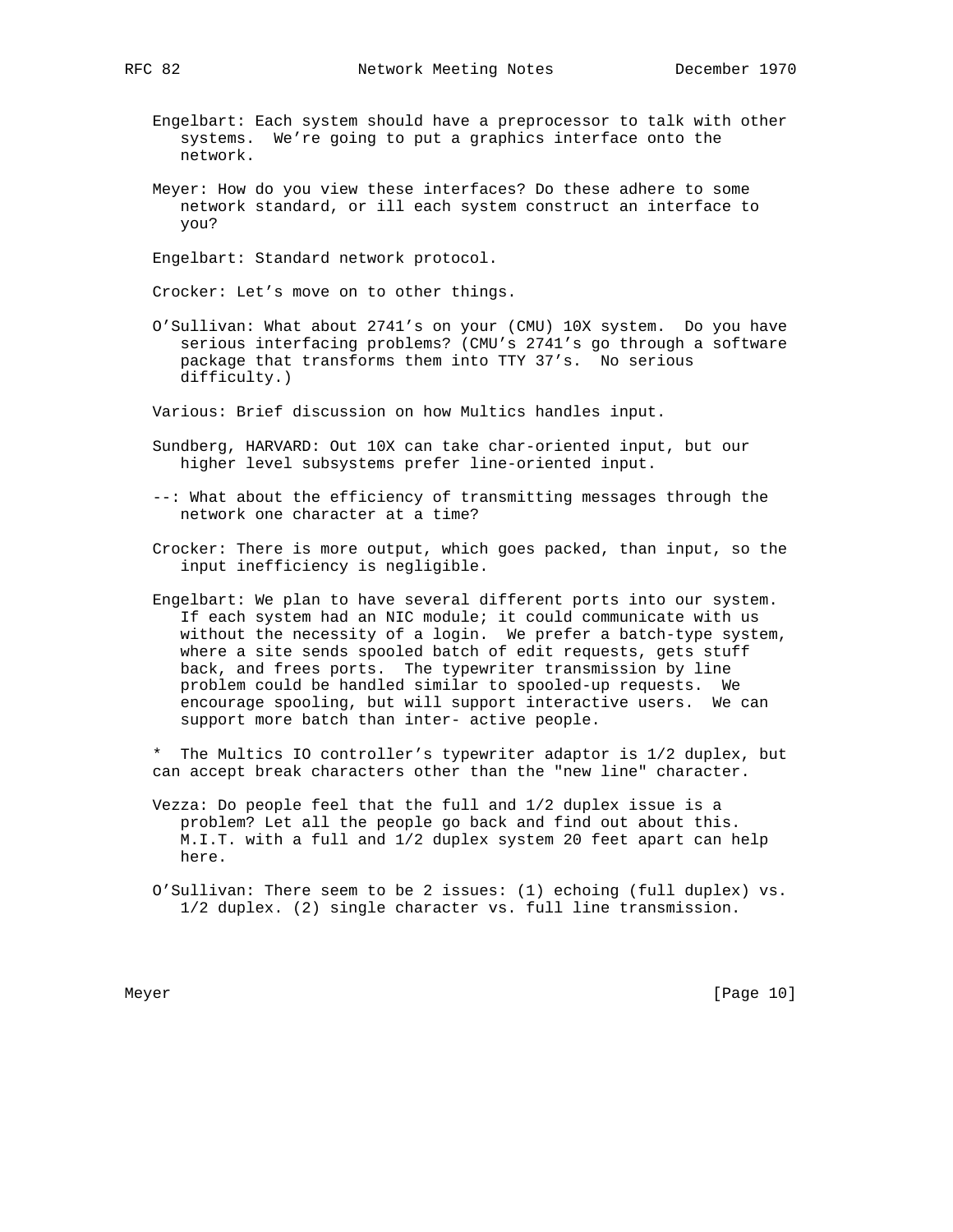Crocker: Two definitions: Serving host - provides computation; using host - parasitic, manages user's terminal. This view network usage as a link between local user and foreign server.

 Vezza: What about 1/2 duplex - full duplex interconnection if some full duplex systems echo other than what was input.

Crocker: Two independent possibilities. Let's diagram:

| lines all<br>printed |
|----------------------|
| Χ                    |
| easy                 |
|                      |

- Crocker: I claim there are really only two possibilities (marked by  $X'S$ ).
- Postel: Why about a system where echoing is done at such a low level that it can't be deleted.

Crocker: If so, it's like non-echoing.

- Van Zoeren: Out system thinks we have full duplex TTY's, but our 2741's are attached via a software transformation box.
- Meyer: What happens when non-echoing systems are attached to echoing systems via the network? I type my input line, then the echoing system responds with my input, then some output. My system can't filter this because there is no way of differentiating echo from output.
- Crocker: This isn't necessarily a bad thing. I type command abbreviation to SRI; then next output line is an expanded form of the input command.
- Meyer: Our goal should be one common protocol rather than a bunch of kludgy schemes to implement communication between specific pairs of hosts.

Meyer [Page 11]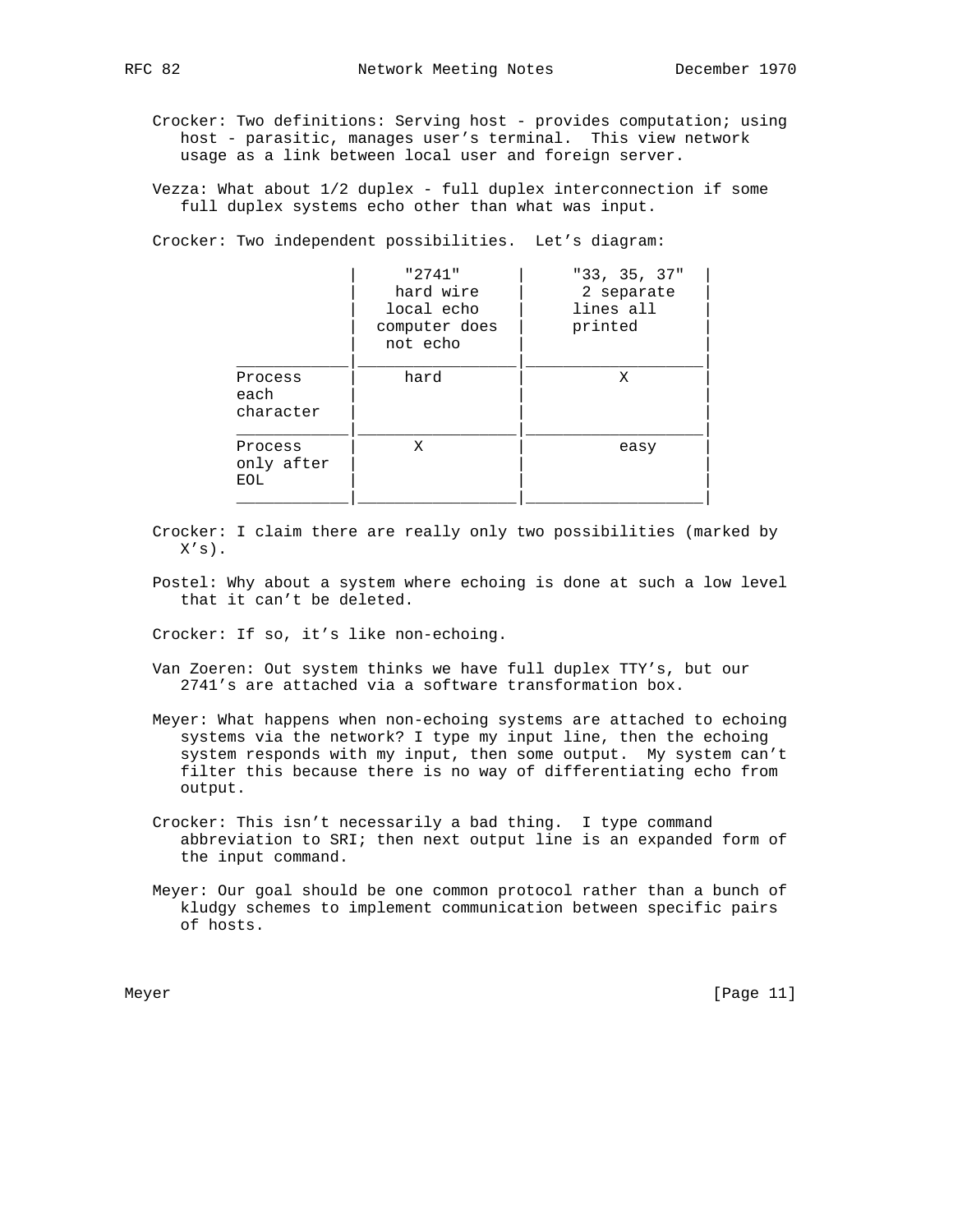Long, SDC: We prefer to receive a full line fed through the network.

 Crocker: Let's differentiate between research centers and service centers. Only the service centers are concerned with a half duplex interface. (lower left hand X on chart). These include SRI, BBN, Multics.

O'Sullivan: What about research center?

 Crocker: They can call up service centers, but may themselves be hard to use.

Illinois: Then the ILLIAC IV will have to be half-duplex.

- Postel: I think half-duplex, line-oriented is weaker (than full duplex, character-oriented protocol).
- Sundberg: Harvard can go either way, but prefer line-oriented system.
- Engelbart: Graphics terminals harder to put on network because of non-standard input.
- Harslem: You're thinking of the keys as function keys rather than input keys.

Engelbart: I'm worried about people who want to use graphics.

- O'Sullivan: We haven't spoken to the problem of what kind of protocol should be established.
- Crocker: That's not a difficult technical thing. We'll get to that later and make a decision.
- Meyer: I'm not authorized to make any decision. I'm to report back to the MAC group.
- Crocker: Okay. Then, a proposal, to be accepted through the normal mechanism. Intermission
- Crocker: I will propose how to handle X'ed boxes, ignoring hard and ease boxes:

Line-Oriented Input - 8 bit ascii including End of Line character:

n, C1,...,Cn;

Cn=EOL

Meyer [Page 12]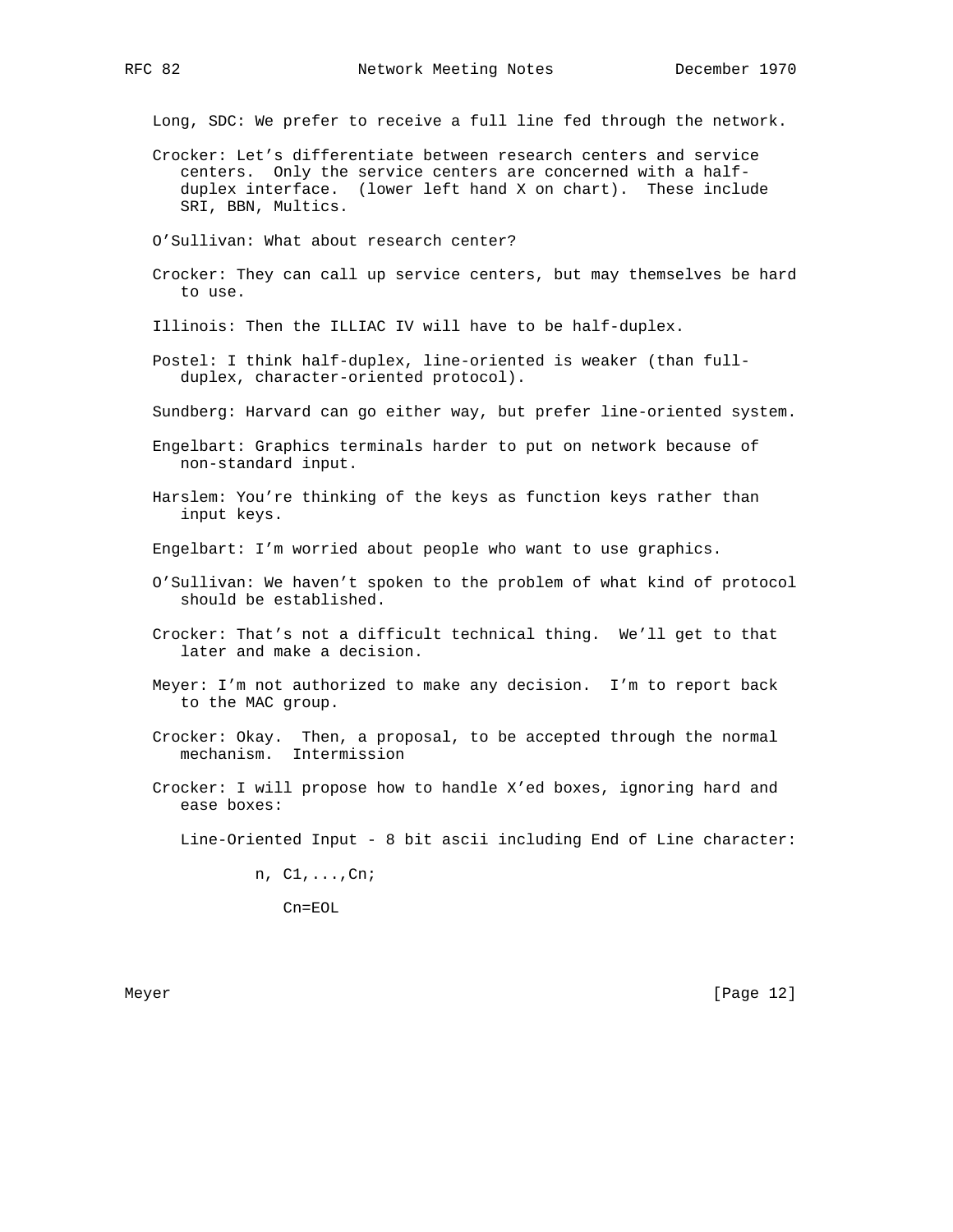120>n>>\_1 n is the character count in an 8-bit field. The character count precedes the line so as to give the software system the same efficiency as the hardware system, the computer doesn't have to scan for the EOL.

Vezza: Don't you get the length information with the IMP message?

- Crocker: My philosophy is that IMP message boundaries should be completely invisible.
- Long: I object to splitting typewriter messages into two separate chunks.

 Crocker: What is your objection, 1) Lines beginning on message boundaries or 2) message not beginning on a line boundary?

Long: Both.

- Engelbart: Each host should write an interface to handle the most common terminal types.
- Crocker: The official protocol does not allow IMP message boundaries to have any significance.
- Engelbart: I don't want to worry about IMP message boundaries. The network should be invisible (at this level).

Vezza, Long: We'll concede, we'll go along.

 Meyer: I'd like to change the restriction. The last character in the line packet need not be an EOL (as when an output does not advance to a ne line), but an EOL cannot appear in the midst of a packet.

Van Zoeren: I don't like this restriction.

Meyer: Count tells us that any EOL is at the end, we need not scan.

 Crocker: The EOL is the character that tells the system to take action.

Harslem: Our system has 46 function keys, not just one EOL.

Crocker: How about if C, E {breakset}; i=n. This s more complex, because have to transmit a breakset. I'll propose this in a moment. How about this: message oriented (1/2 duplex) connection

Meyer [Page 13]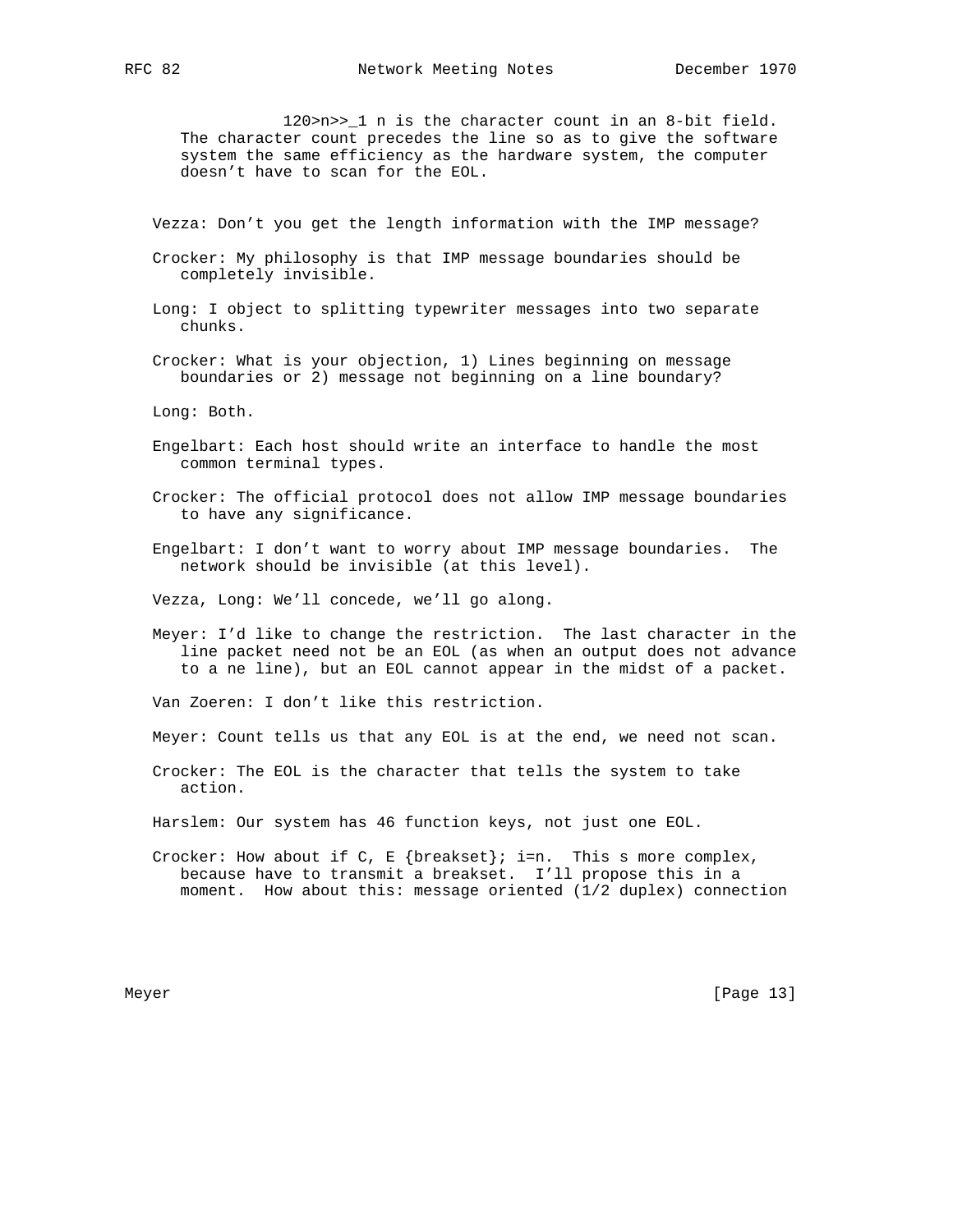between User and Server hosts for console interaction. Local echo, no server echo. This is for line oriented service systems. These are slight generalizations of Multics conventions.

 Meyer: I'm sure other systems other than Multics use it. It's not as bad as you seem to think.

Engelbart: Upper management should know that it is bad.

Meyer: That's not clear. There are efficiency questions.

Van Zoeren: I don't want to have to transmit files this way.

Crocker: This is for consoles, not file transmission.

Engelbart: We need a unified scheme for data transmission.

- O'Sullivan: (For consoles) we're to devise a way to tell a system where its interrupt should be simulated.
- Crocker: There is a general problem of data transmission for tapes and files.
- O'Sullivan: But we have the specific problem of implementing typewriter communications.
- Engelbart: But what we need is a general way of sending stuff through the network (so it is invisible) and have the host interpret it as it wants to.
- Meyer: There should be one console interface for the network, not several at each site.

Crocker: This problem is perhaps overblown.

- Engelbart, Meyer, O'Sullivan: Discussion about supporting specific terminal types.
- Engelbart: I'll draw a graph of systems vs. terminal type. The intersection of a system and a terminal that is accepted by that system is marked by a dot. Network communication problem is one of finding a terminal at local host that is also supported at the target host.

Meyer [Page 14]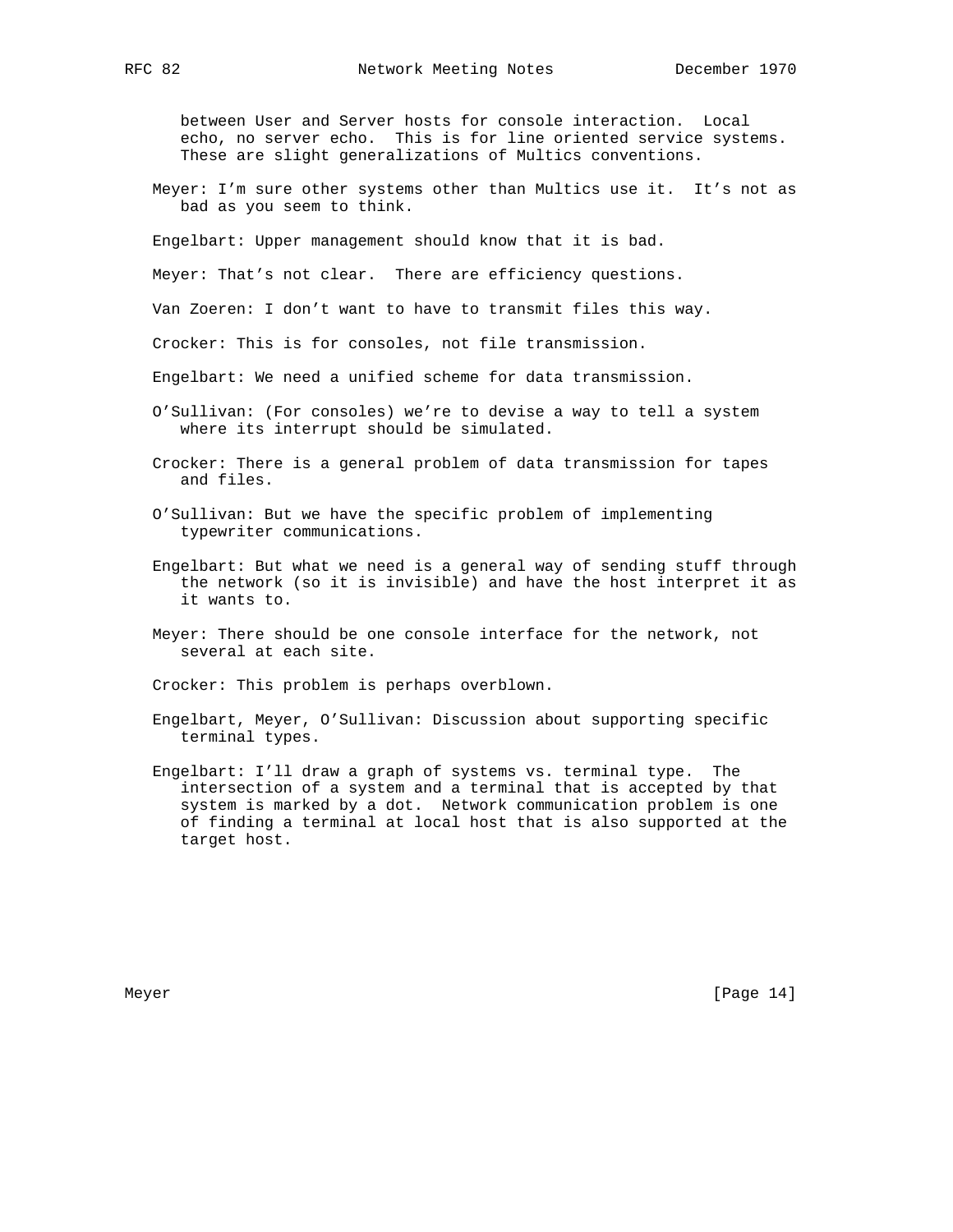

 Crocker: There is a general problem of a subsystem reacting to input. Let's propose that input should be sent as a full message or in multiples of 8-bits.

Vezza: Are we constraining too much?

Meyer: Why is it necessary to have 8-bit multiples?

Crocker, Engelbart: Okay throw that away.

End of Second Meeting

## Network Meeting 8:20 PM Wednesday, 11/18/70

 (The following notes are greatly condensed and attempt only to present the major themes discussed at this meeting.)

- Crocker: Let's meet at the SJCC with more prior organization. Let's have several day meetings at 2-3 month intervals. We've got a lot of good discussion on the next level protocol. Let a subgroup work if out.
- (Harslem volunteers to redraft the logger protocol proposed in RFC 66. Meyer will revise proposal in RFC 46.)
- Meyer: Let's go back, discuss these issues, write proposals. Later we have an open meeting to decide on a formal proposal.

Crocker: Small group is better, perhaps I'll pick a subset.

Meyer [Page 15]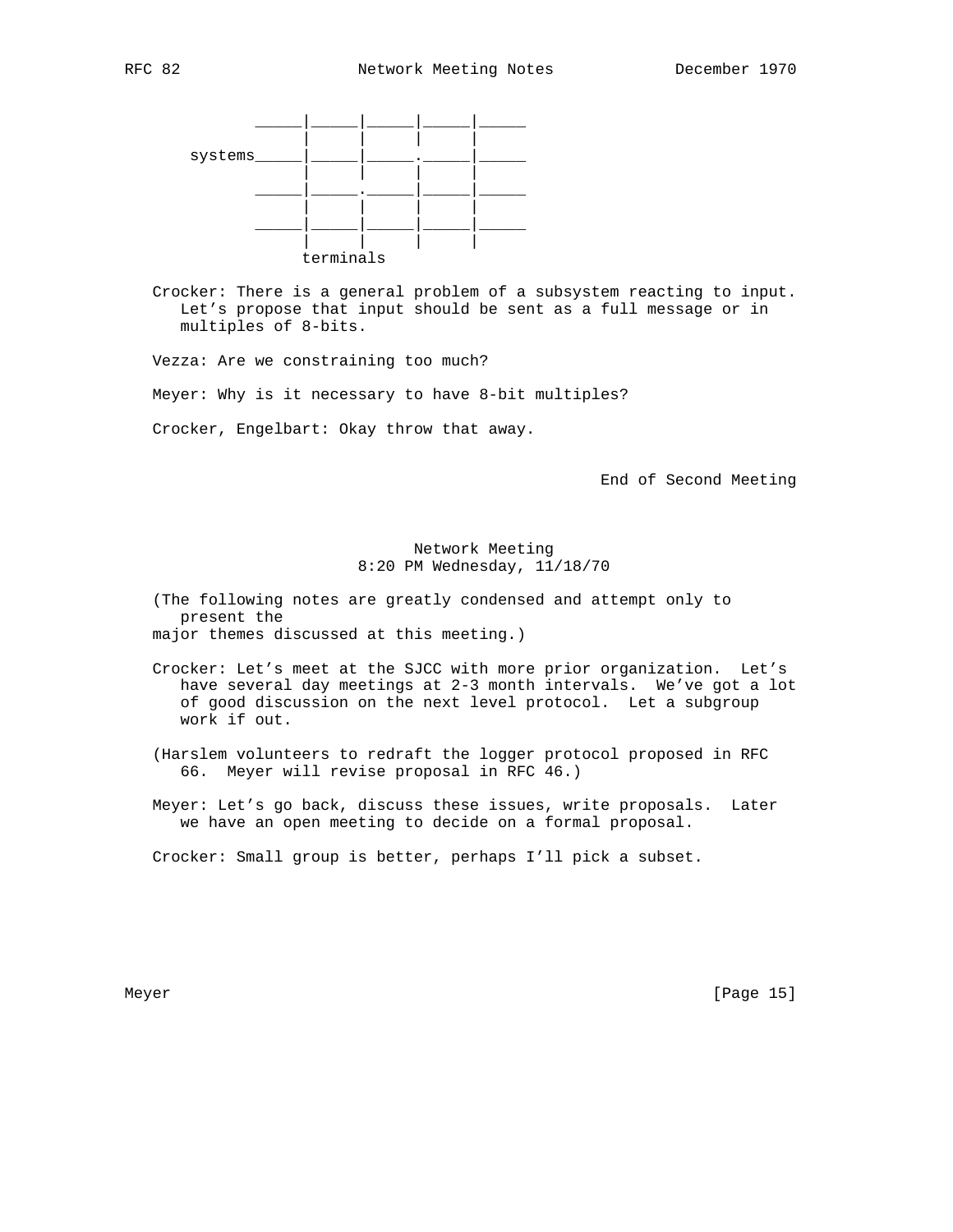- Vezza: It's true that things aren't settled here. Major proposals should be on paper preparatory to a meeting. We can't legislate what a small group does. It has no more authority than an individual.
- (Karp of MITRE volunteers to produce a bibliography of network documents, perhaps by January.)
- (Who has implemented logger protocol? UCSB and UCLA mod 91 have or are planning. SDC may have it by 21/1, found it awkward, willing to change.)
- (Discussion of file transmission. Crocker proposes that a future protocol change might attach a byte size such as 8, 32, 36 bits to a connection.)
- (Regarding control links, everything is transmitted in 8-bit bytes except ECO, ERP, ERR commands, No objection was voiced to changing the protocol so that they also must be multiples of 8-bit bytes.)
- (Discussion of how to specify the end of a file. Prior transmission of bit count, or send EOR character at end? Suggestion that we want global solution to the general problem of sending an arbitrary length message, rather than just file transmission.)
- (Discussion of "transaction units" or record sizes. What is an optimum transaction unit size? IMP message boundaries are invisible (by protocol fiat) and are not connected with this discussion. Multics block size was brought up. Nearest thing is page size, 1024 words.)
- (How to specify end of file. Engelbart says send data packets, then EOF packet. Crocker suggests that CLSing connection can act as EOF. Vezza suggests that IMP message boundaries be used to determine end. If less than full IMP message, this is last part of file. Meyer suggests use of two connections, data channel and control channel, over which all control messages, such as file name, bit length, etc. are passed.)
- (Discussion concerning different situations in which whole file, part of the file, or the whole file in arbitrary chunks was wanted.)
- Meyer: Why not defer this, and talk about typewriter communications, which is most critical.

Vezza: Engelbart wants a clean general solution.

Meyer [Page 16]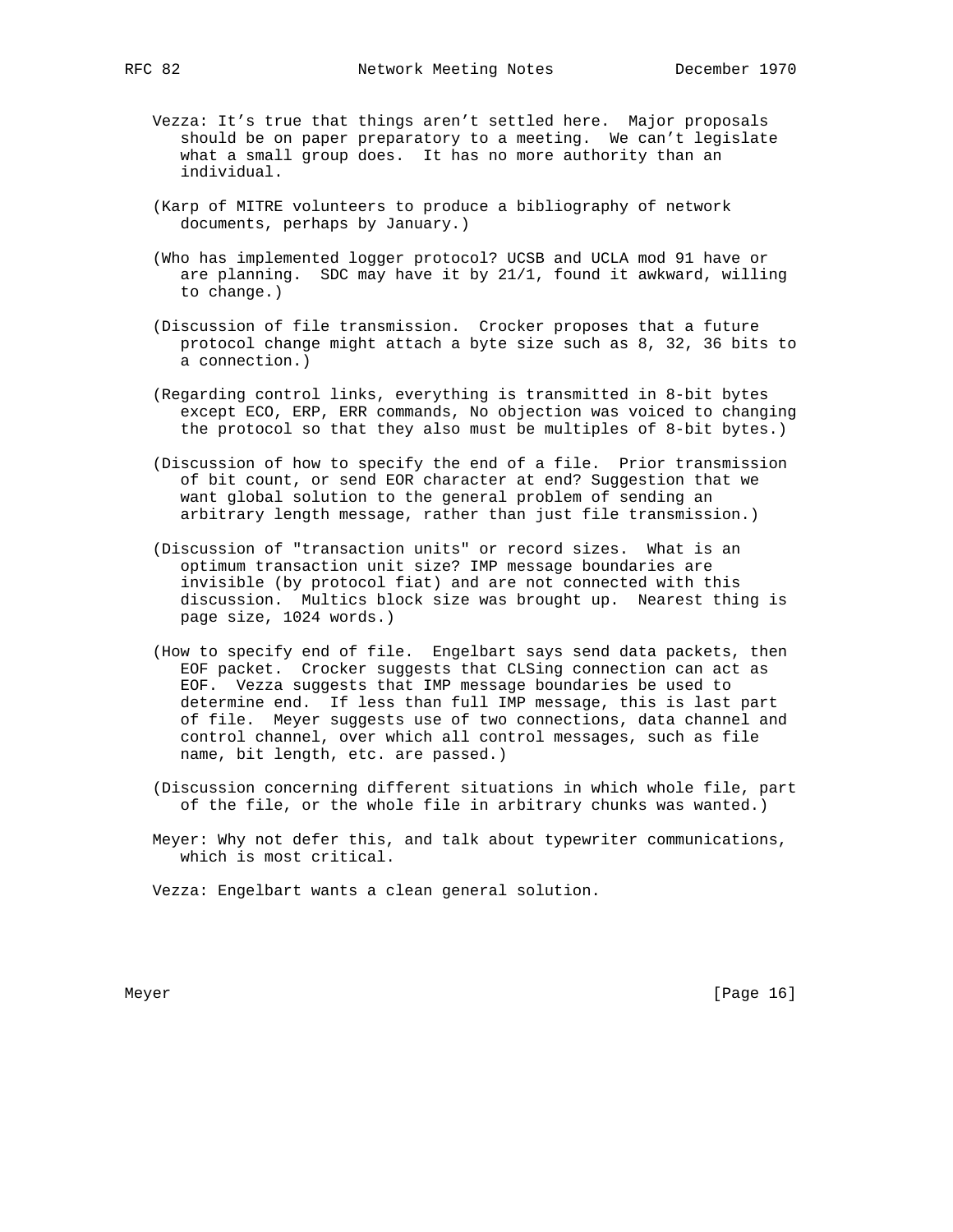Crocker: If we get an ad hoc solution now, it may interfere with implementing a general solution later.

 (Crocker proposes format for transmitting a file of arbitrary length records of fixed sized bytes of 8-26 bits. A record is less than 10^5 bytes. Each record is headed by a count byte.)

|  |  | $\leftarrow$ ------- $\leftarrow$ $\leftarrow$ $\leftarrow$ ----------> $\leftarrow$ $\leftarrow$ -------- $\leftarrow$ $\leftarrow$ $\leftarrow$ |  |  |
|--|--|---------------------------------------------------------------------------------------------------------------------------------------------------|--|--|

- O'Sullivan: Does this model fit a terminal which has character and graphic modes?
- (Discussion about differences between keyboard and file transmission. Uncertainty as to whether a global solution would fit both.)
- (Who wants to ship files through the network? Multics and 6-10, RAND to UCLA, MITRE using BBN.)
- Crocker: Let's go away thinking about this and propose solutions later.
- (Harslem proposes format for transmitting data with operation codes. Each record consists of: <opcode> <length> <data>. Gives the opportunity to send many type of status info.)
- (Discussion regarding sending data and control information intermixed or on separate connections. Issues of pollution of data vs. synchronization and race problems. Claimed that synchrony problems are easily overcome.)
- (Suggestion that we really don't know much about this area. We should go off and write.)

Intermission

Crocker: What has to be done before we can log onto other systems?

- Meyer: 3 issues: 1) ho to establish the connection, 2) what is the character set, 3) what is the mode of transmission (relating to full and 1/2 duplex problem).
- (Discussion of orienting standard protocol towards service systems which generally are line-oriented and 1/2 duplex. Any systems offering services to have a 1/2 duplex interface.)

Meyer [Page 17]